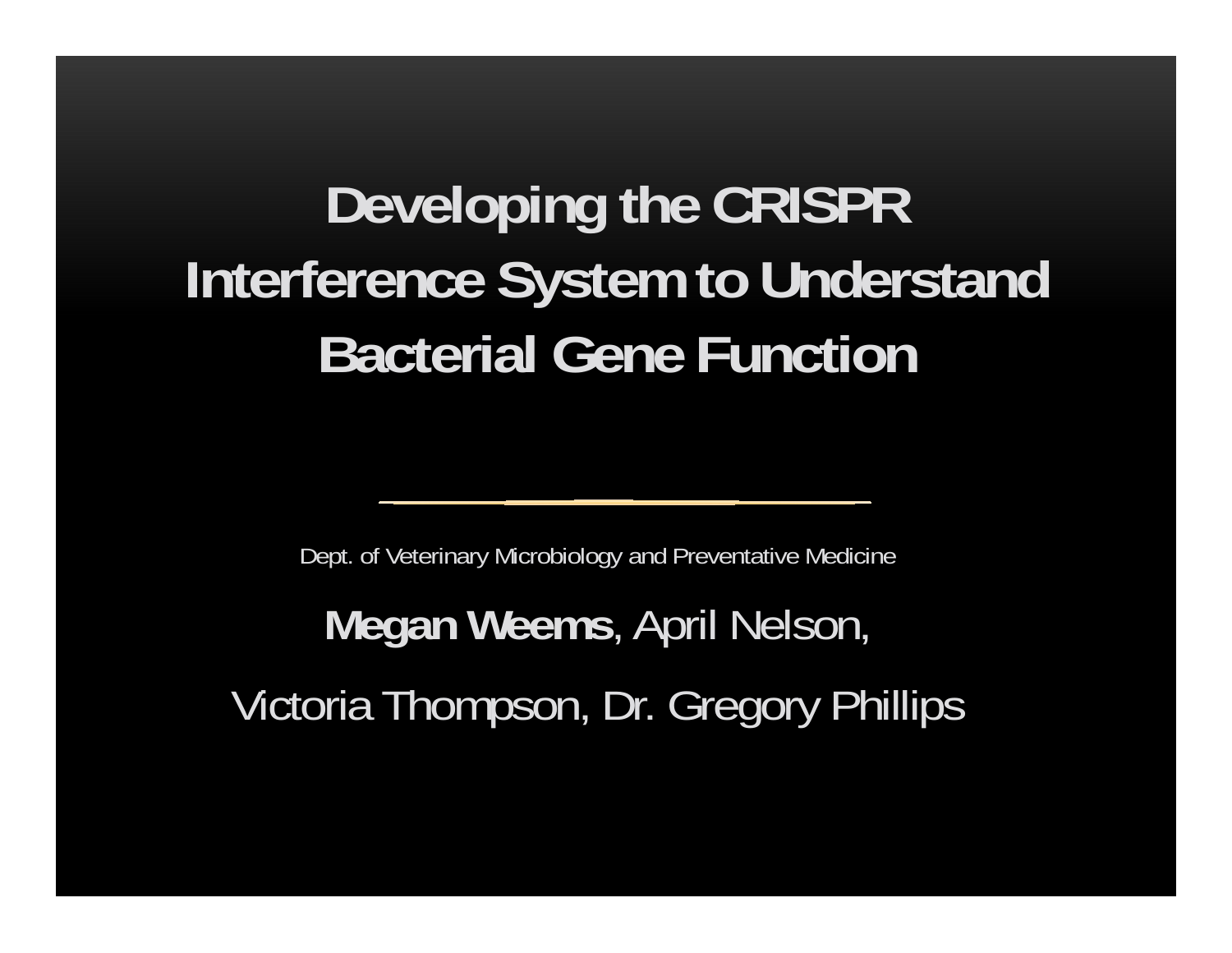# THE PROBLEM

• With an increasing amount of DNA sequences available, there is a demand for new tools for *functional genomics* to reveal the function of genes identified by genome sequencing projects

# THE SOLUTION

- $\bullet$  Development of a genetic system to repress expression of any targeted gene by use of CRISPRi technology
	- •Useful to study gene function in multiple bacterial species
	- •Can target multiple genes for simultaneous inactivation

Devaki B, M Davison, R Barrangou. CRISPR-Cas Systems in Bacteria and Archaea: Versatile Small RNAs for Adaptive Defense and Regulation. 2011. *Annu. Rev. Gen.* Vol. **45**:273-297. Tao X, L Yongchao, JD Van Nostrand, Z He, J Zhou. Cas9-Based Tools for Targeted Genome Editing and Transcriptional Control. 2014. *Appl. Environ. Microbiol.* **80**(5):1544.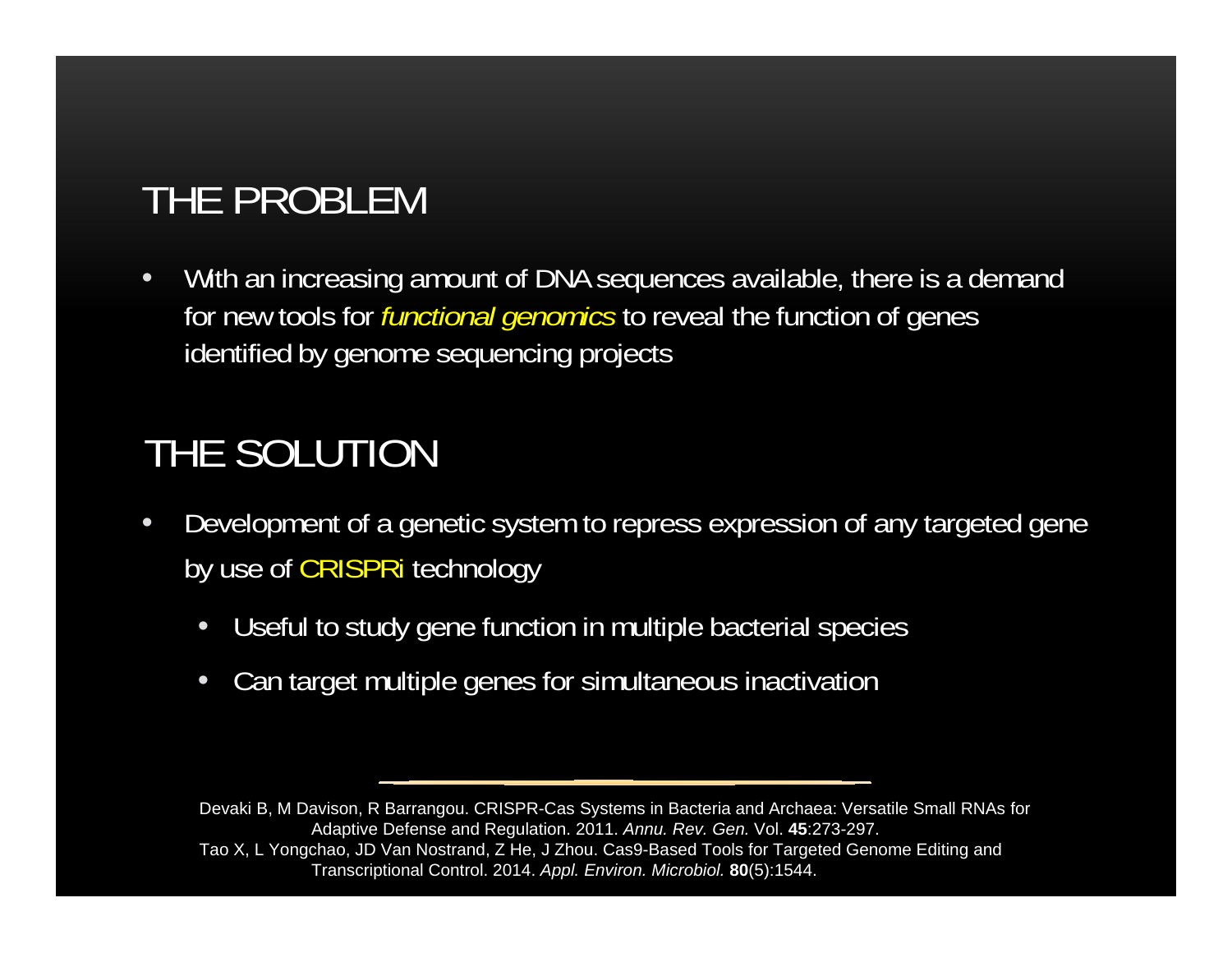### INTRODUCTION

- • Bacterial CRISPR (clustered regularly interspaced short palindromic repeats) System - a newly understood bacterial defense mechanism against horizontal transfer of bacteriophage and plasmid DNA
- $\bullet$ Cas9 protein - degrades foreign DNA when bound to guide sequences



Sontheimer EJ, LA Marraffini. Microbiology: Slicer for DNA. 2010. *Nature*. **468**:45-46.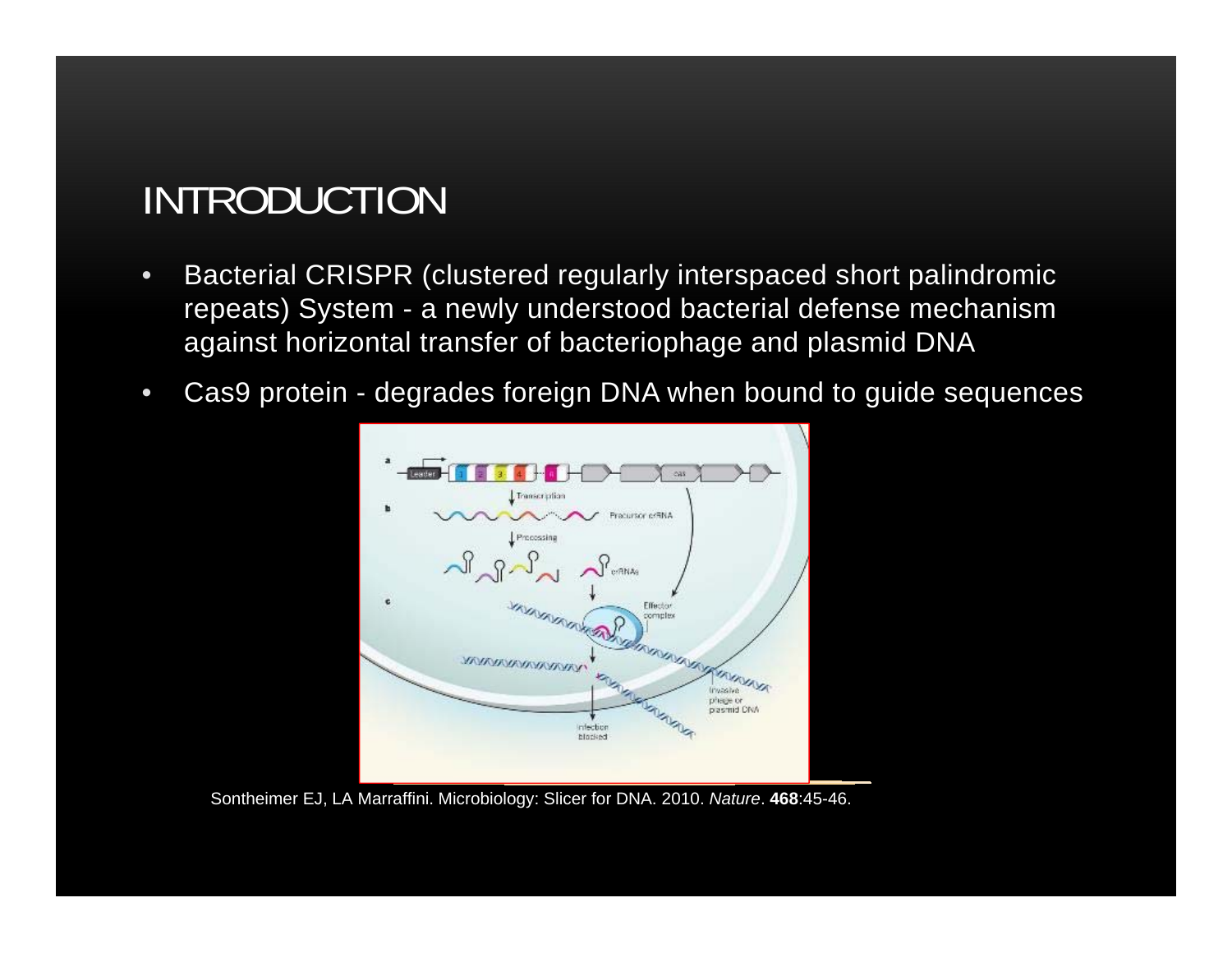# CRISPR INTERFERENCE (CRISPRI)

- • Repressor proteins are effective to shut off gene expression (e.g., LacI, cI, Cro, GalR)
- Cas9 modified by inactivation of nuclease activity  $(Cas9*)$
- Cas9\* can be targeted to specific genes by coexpression of RNA guide sequences
- $\bullet$  Cas9\* functions as a repressor of transcription of targeted genes

Qi L, M Larson, L Gilbert, J Doudna, J Weissman, A Arkin, W Lim. 2013. Repurposing CRISPR as an RNA-Guided Platform for Sequence-Specific Control of Gene Expression. Cell. Vol. **152**(5): 1173-1183.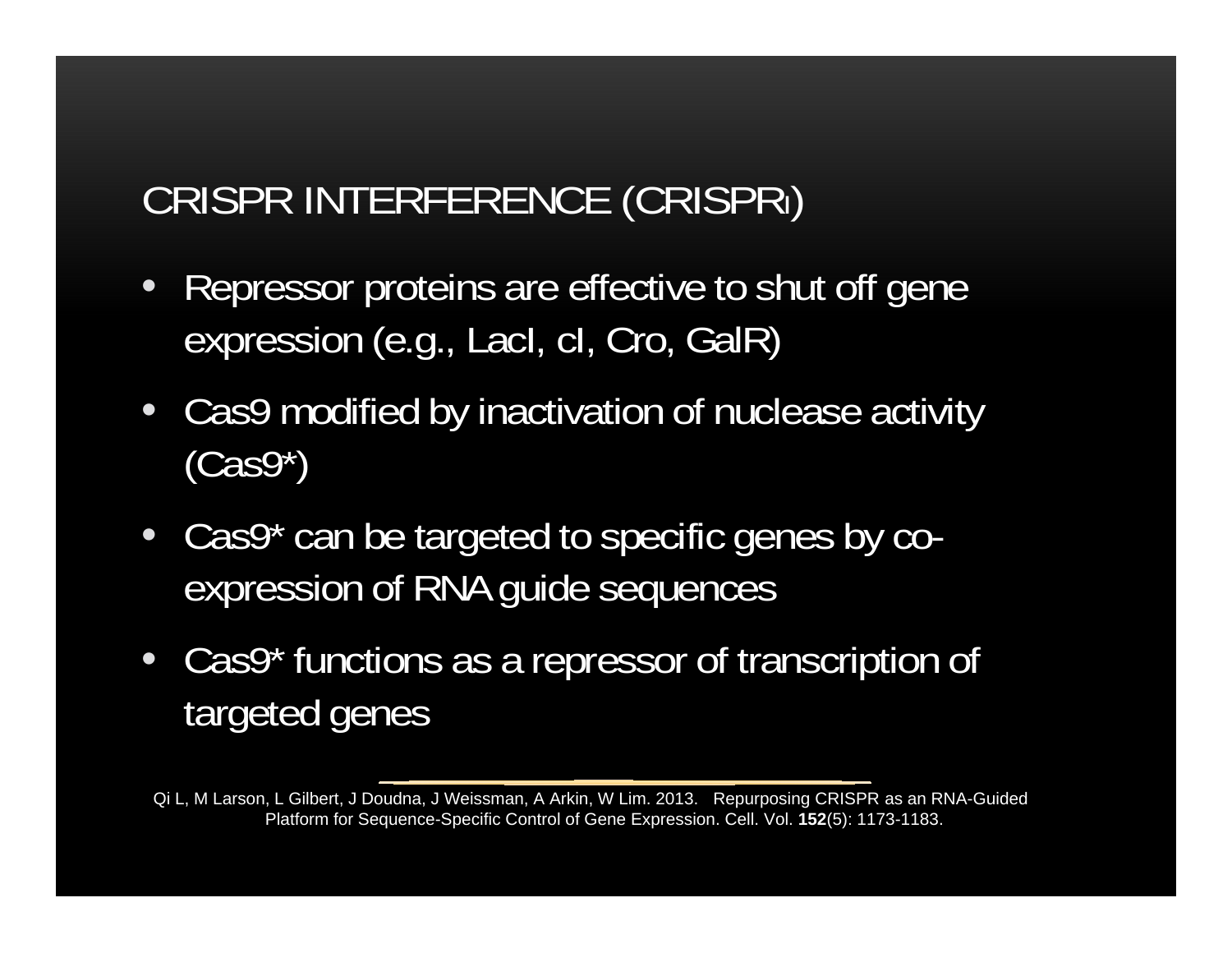### CRISPRI SYSTEM



**Figure 1: Summary of CRISPRi system**  *E. coli* engineered to express Cas9 modified to inactivate its nuclease activity complexes with an RNA guide sequence to target the ribonucleoprotein complex to specific DNA sequence. When the Cas9-RNA complex binds near the promoter region transcription is blocked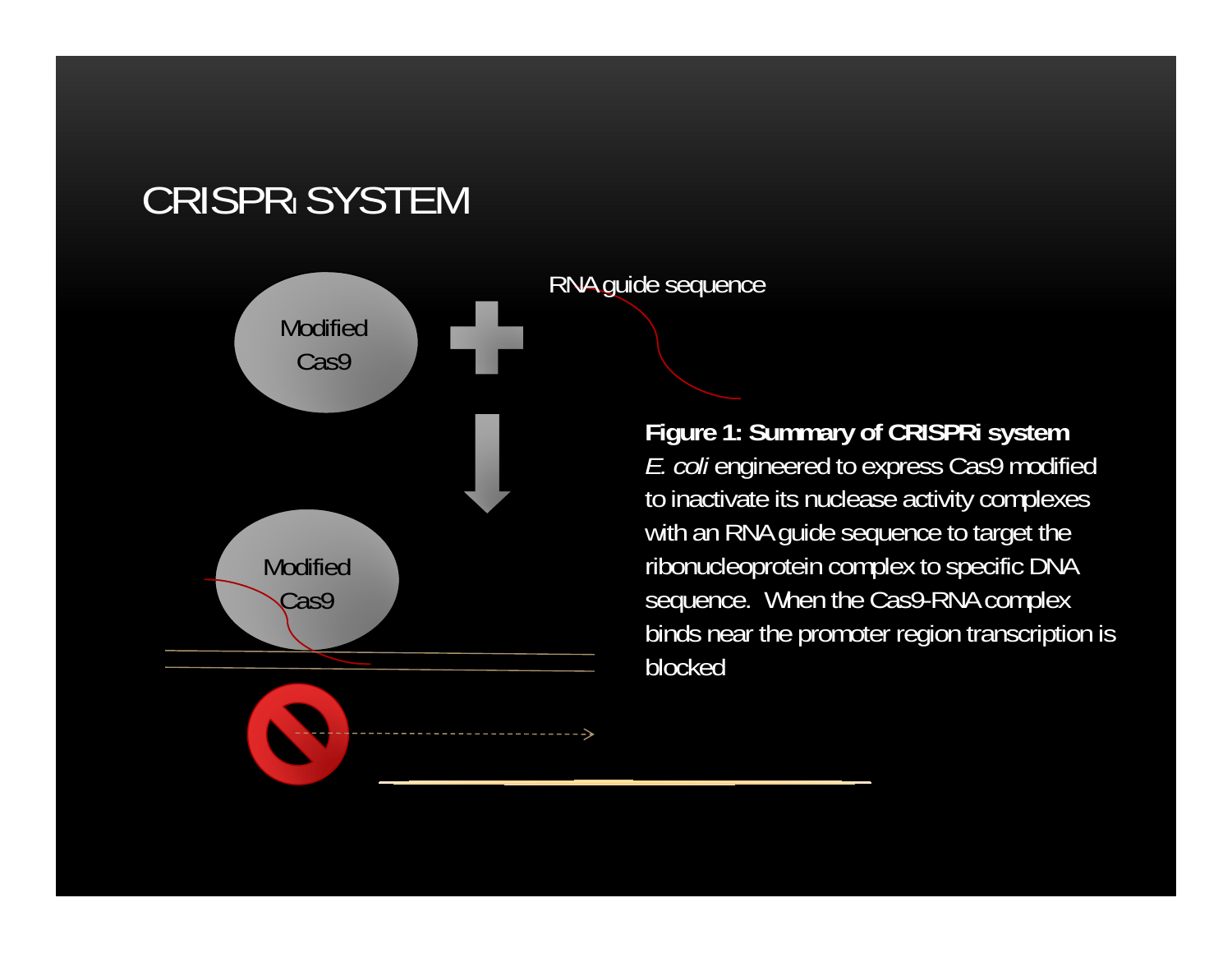# **METHODS**

- $\bullet$  To adapt this system as an effective means to silence bacterial genes, we:
	- $\bullet$ (1) Placed Cas9\* expression under control of the *tet* promoter, and
	- $\bullet$  (2) Integrated the P*tet-cas9\** into the *E. coli* chromosome using CRIM Integration
	- $\bullet$ (3) Constructed RNA guide sequences via PCR amplification
	- $\bullet$  (4) Tested the system to repress expression of genes for:
		- •Carbohydrate metabolism (*lac*)
		- $\bullet$ Essential genes

Haldimann A, BL Wanner. Conditional-Replication, Integration, Excision, and Retrieval Plasmid-Host Systems for Gene Structure-Function Studies of Bacteria. 2001. *J. Bacteriol.* Vol. **183**(21): 6384-6393.

Qi L, M Larson, L Gilbert, J Doudna, J Weissman, A Arkin, W Lim. 2013. Repurposing CRISPR as an RNA-Guided Platform for Sequence-Specific Control of Gene Expression. Cell. Vol. **152**(5): 1173-1183.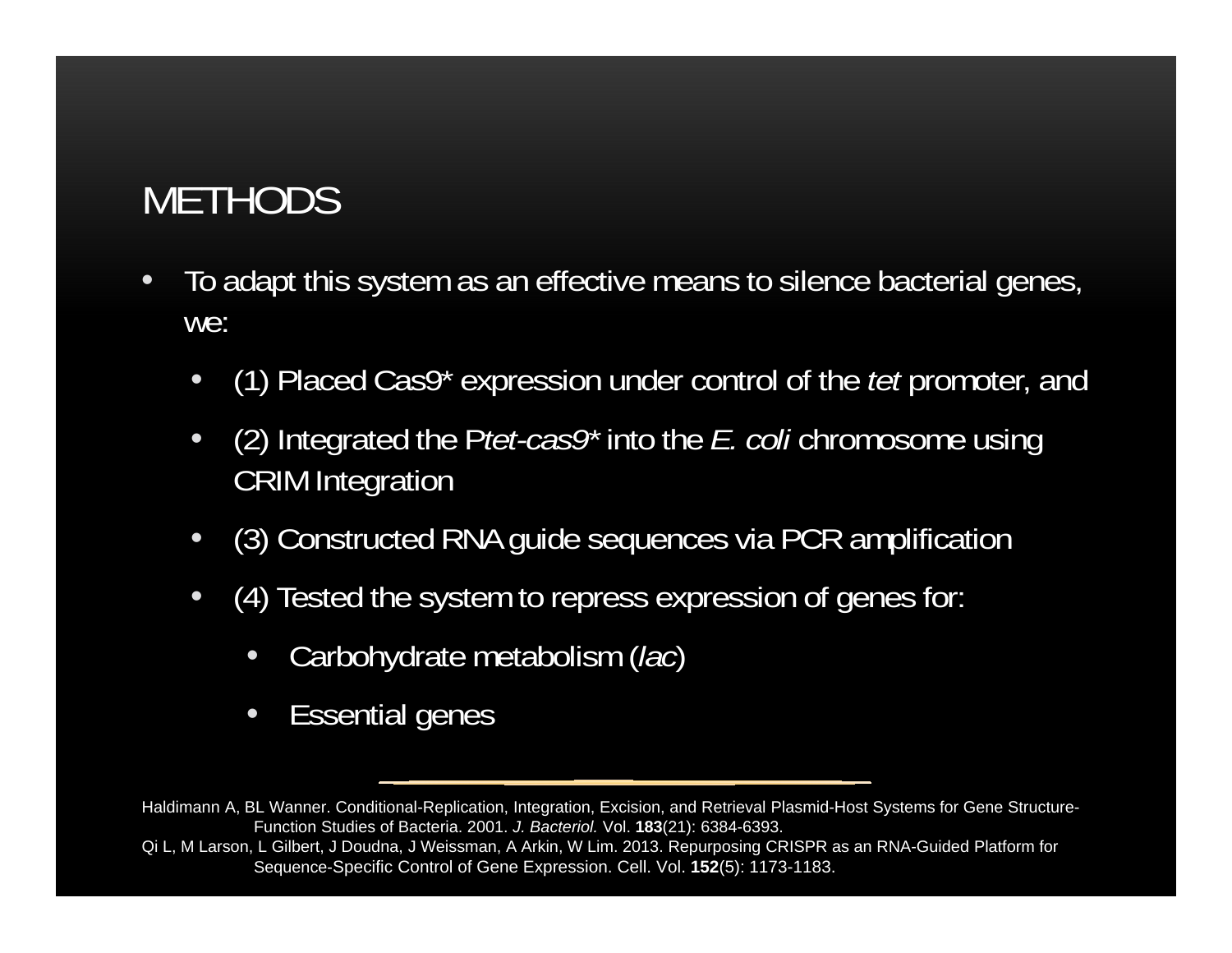## FIGURE 2: SUMMARY OF CAS9\* EXPRESSION **SYSTEM**



*genX* = gene of interest Atc = Inducer TetR = Tetracycline Represser Ptet = tet promoter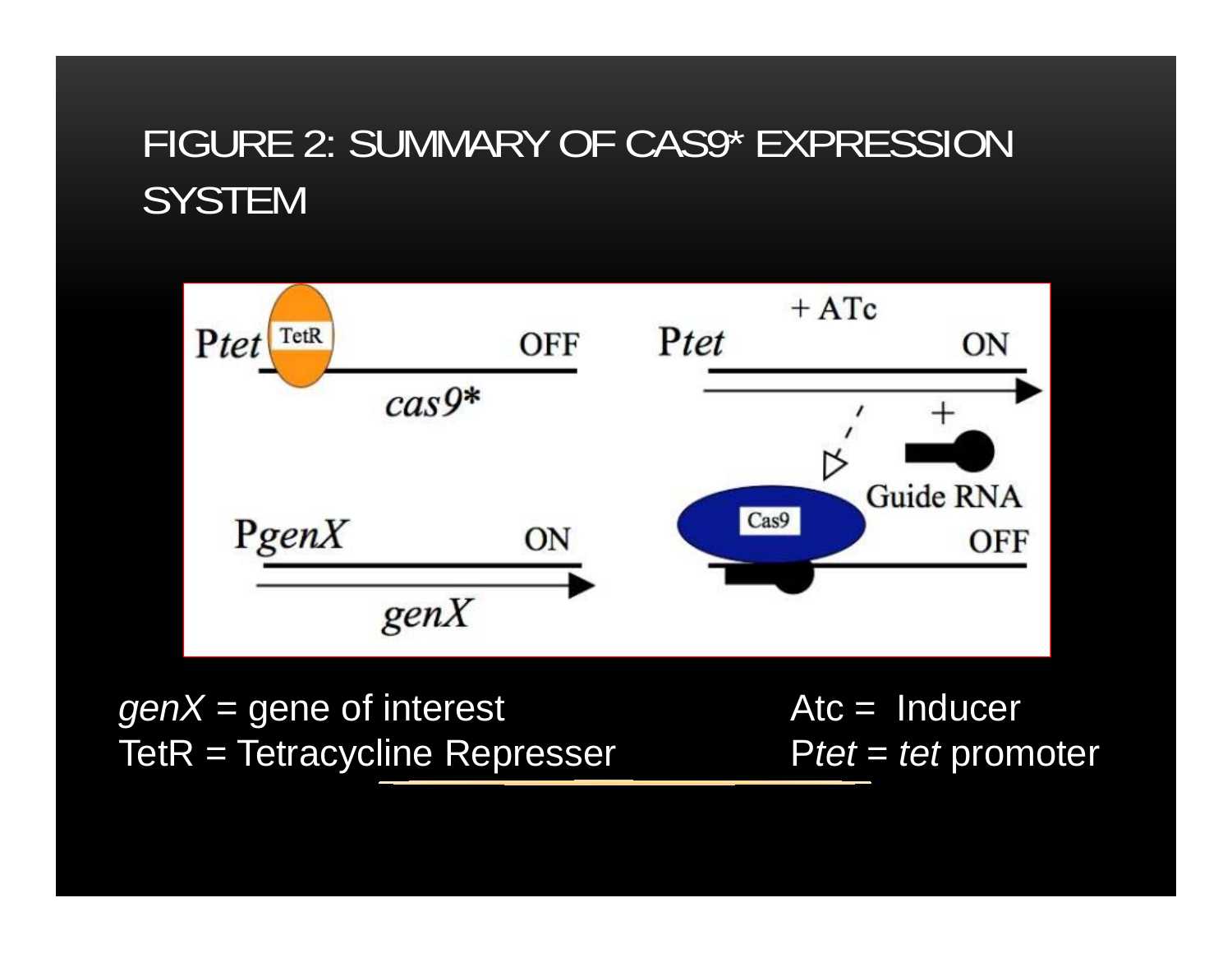# FIGURE 3: ANHYDROUS TETRACYCLINE CONTROL

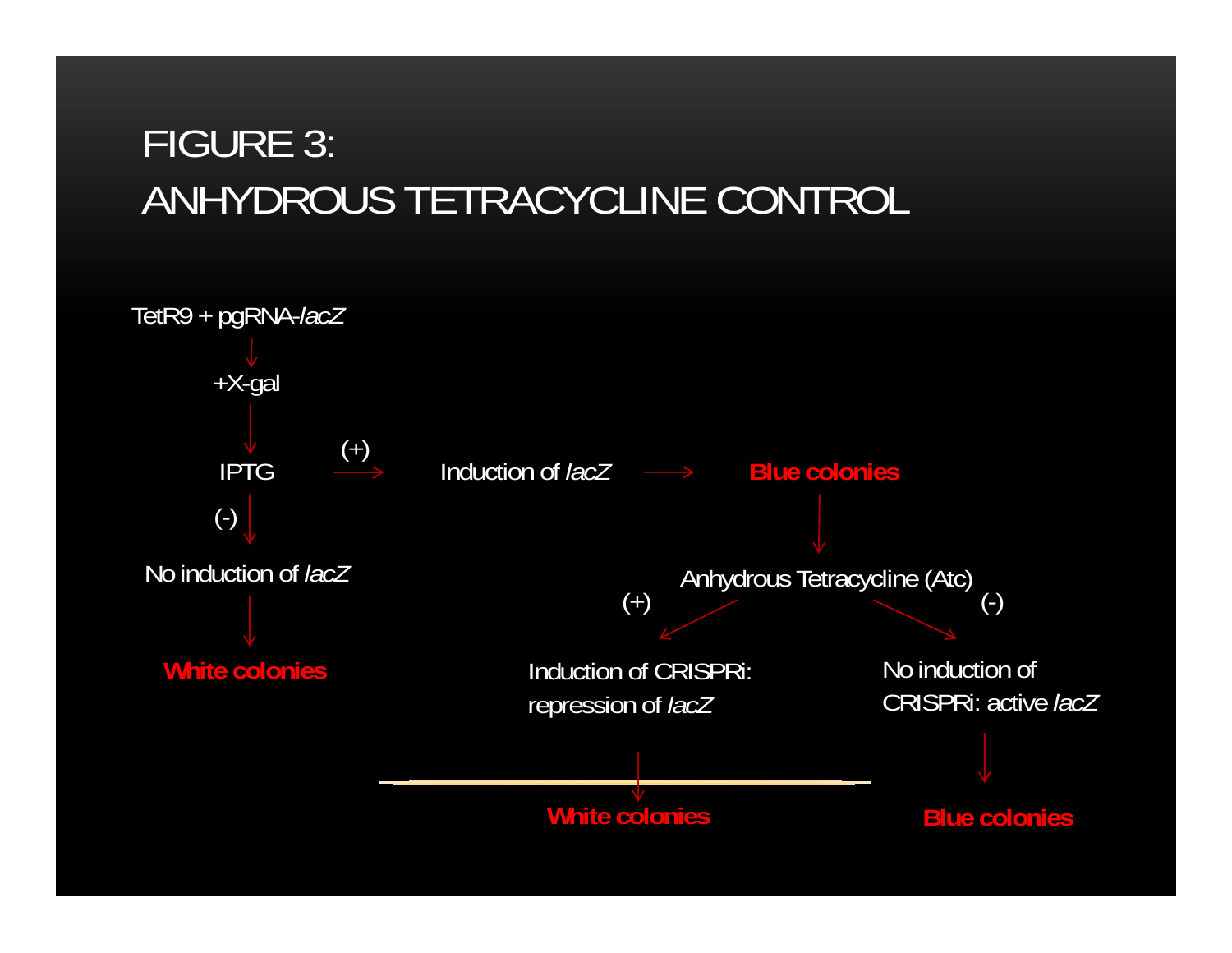### RESULTS

#### Figure 4: Repression of *lacZ* by CRISPRi



IPTG = Inducer of *lac*Atc = Inducer of CRISPRi C+ = CRISPRi + control Z = CRISPRi + pgRNA-*lacZ*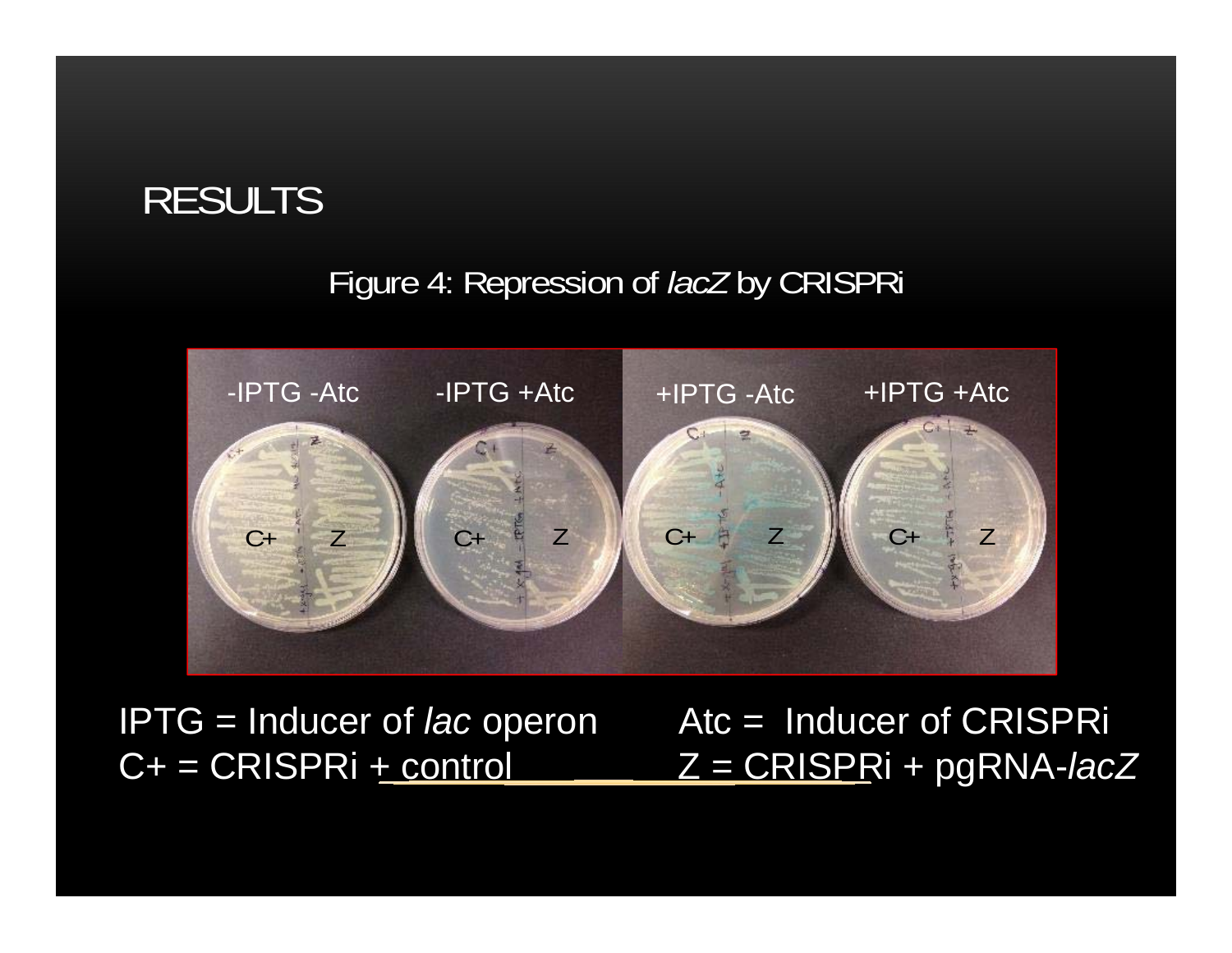### RESULTS

#### Figure 5: Beta-Galactosidase assay using TetR-9



C+ - pgRNA control Z - pgRNA-*lacZ*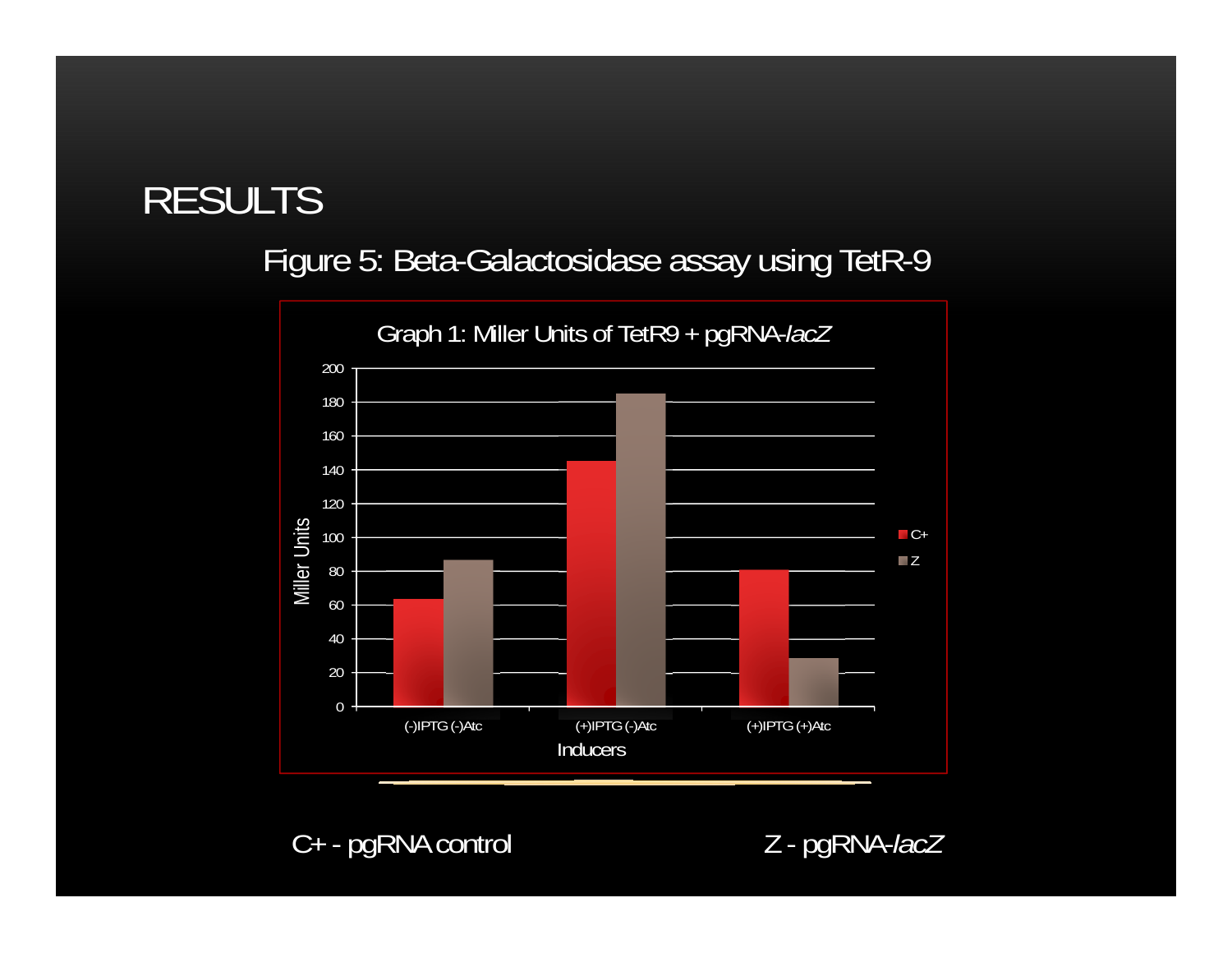### RESULTS

#### Figure 6: Repression of essential genes using TetR9 CRISPRi system



Table 1: Genes targeted for repression

| Gene | <b>Function</b>                   |
|------|-----------------------------------|
| metG | Protein synthesis                 |
| ffs  | Signal recognition<br>particle    |
| ffh  | Signal<br>recognition<br>particle |
| secE | Protein<br>translocation          |
| yidC | Membrane<br>protein insertion     |
| yihA | <b>GTP binding</b><br>protein     |
| rimA | Protein<br>translation            |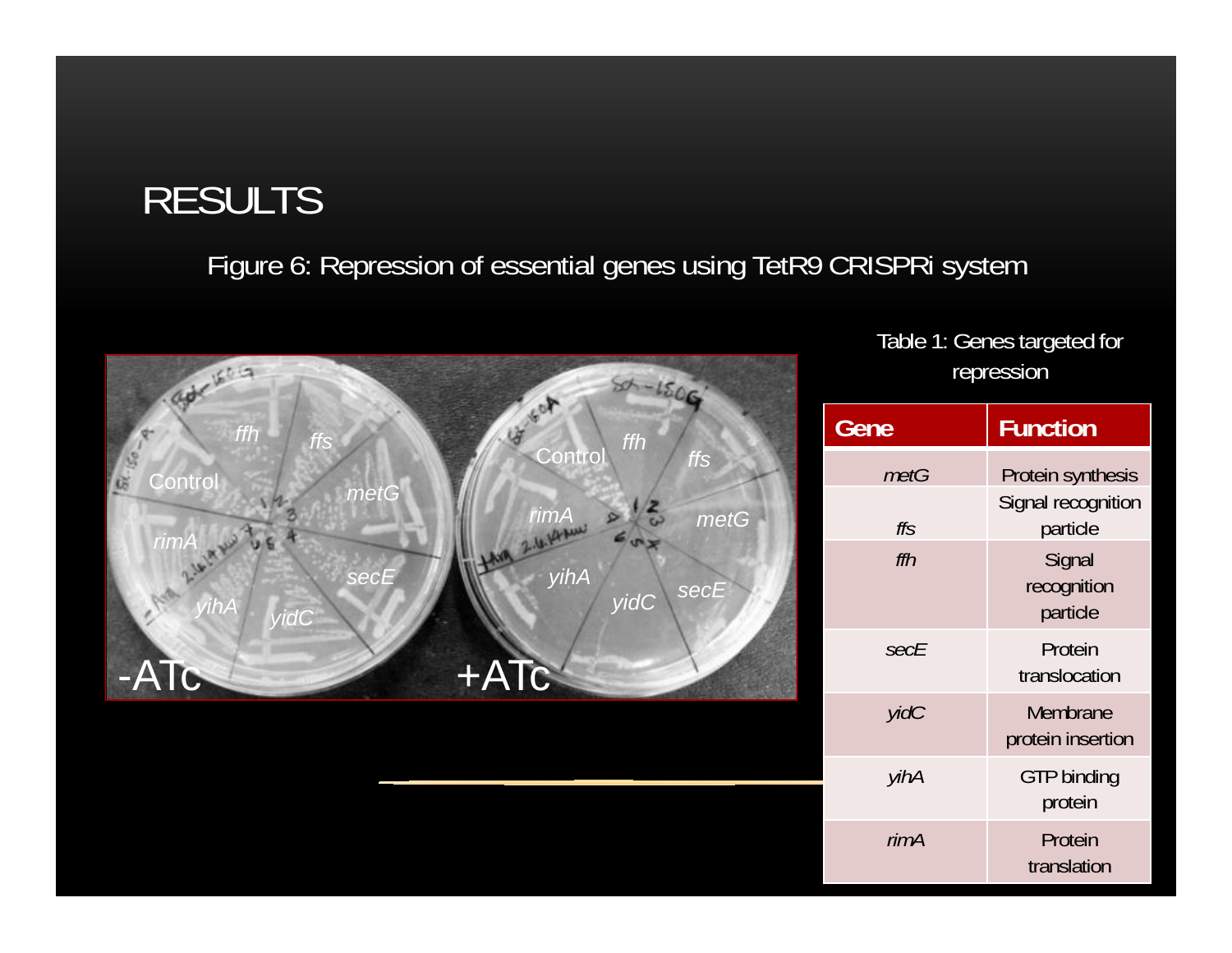# CONCLUSIONS

- • Successful development of CRISPRi for conditional expression of *E. coli* genes
- $\bullet$ • Cas9\* under P<sub>tet</sub> control & integrated into chromosome
- $\bullet$  Multiple genes targeted by construction of plasmids expressing guide RNAs
	- $\bullet$ Essential genes
	- •*lacZ* (beta-galactosidase expression)